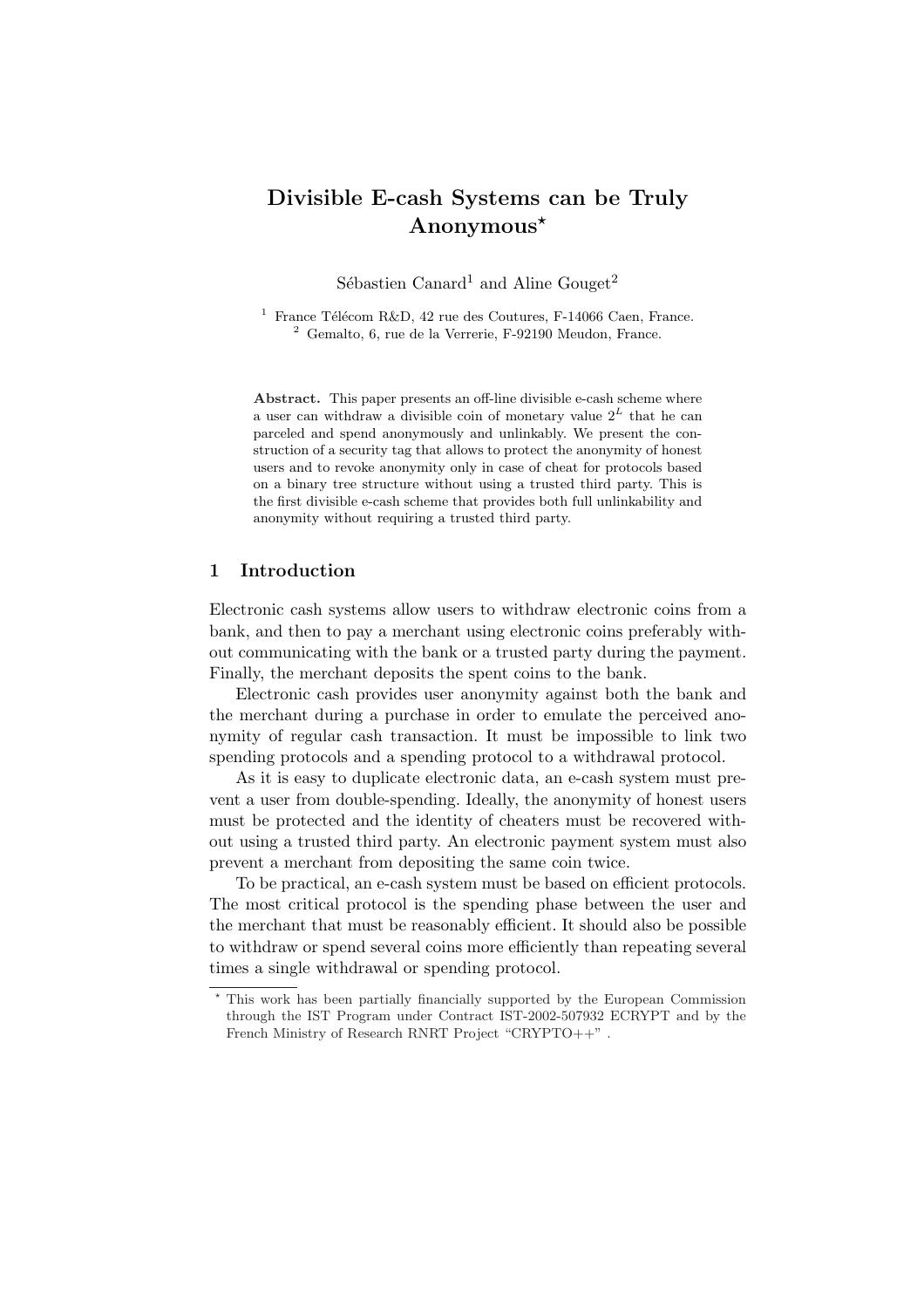#### 1.1 Related Works

The compact E-cash scheme [4] allows to withdraw efficiently a wallet containing  $2^L$  coins and provides all the security properties mentioned above. One solution to improve the efficiency of the spending phase is to manage a wallet that contains coins with several monetary values as it was done in [8]; the main drawback is that the user must choose during the withdrawal protocol how many coins he wants for each monetary value.

Divisible e-cash schemes allow a user to withdraw a coin of monetary value  $2^L$  and then to spend this coin in several times by dividing the value of the coin. The aim is to allow a user to efficiently spend a coin of monetary value  $2^{\ell}$ ,  $0 \leq \ell \leq L$ , (i.e. more efficiently than repeating  $2^{\ell}$ times a spending protocol). Many off-line *divisible e-cash* systems have been proposed in the literature [22, 23, 13, 14, 21, 9, 20, 19] providing part of the security properties mentioned above. The first practical divisible e-cash system was proposed by Okamoto [21] and improved by Chan et al. in [9]. Both schemes provide anonymity of users but not unlinkability since it is still possible to link several spends from a single divisible coin.

The first *unlinkable divisible* e-cash system that fulfills the usual properties of anonymity and unlinkability was proposed in [20] and improved in [19]. The main drawback of these two systems is that they require a trusted third party to get the identity of the user in case of double-spend detection: this is consequently what we can call a fair divisible e-cash system. Moreover, the unlinkability provided by [20, 19] is not strong since the merchant and the bank know which part of the withdrawn divisible coin the user is spending which is an information leak on the user.

None of the divisible e-cash schemes of the state of the art provides simultaneously strong unlinkability and truly anonymity of users.

#### 1.2 Our Contribution

We present a strong unlinkable and anonymous divisible off-line e-cash system without trusted third party. We first provide a generic construction and next apply it to the construction of Nakanishi and Sugiyama [20]. Our system is the first that provides the user anonymity such that it is impossible for anybody to make any link between spends and withdraws. Furthermore, our construction does not require a trusted third party to revoke the anonymity of a user that has spent twice the same coin. From a theoretical point of view, the identity of the user can only be revealed when such a case happens. This is the first divisible e-cash system providing this security property.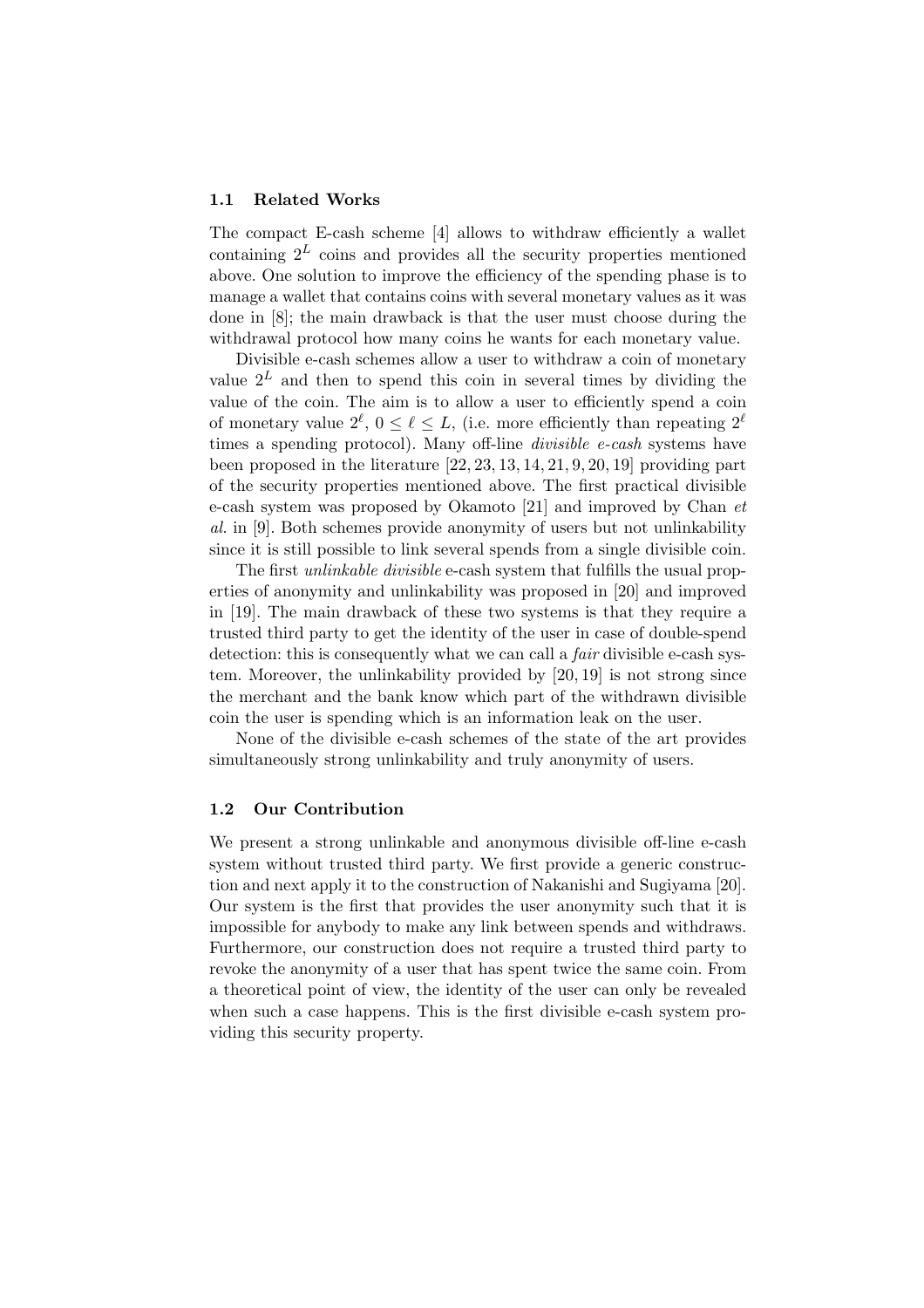# 1.3 Organization of the Paper

This paper is organized as follows. Section 2 describes the security model and requirements for a divisible e-cash system. In Section 3, we present the general principle of the construction. Section 4 is the main one: it contains the new divisible e-cash called  $DCS$ . Finally, in Section 5, we give the security proofs of our construction.

# 2 Security Model

We adopt the model of divisible e-cash system without trusted third party. The three usual players are the user U, the bank  $\beta$  and the merchant M. The security parameter is denoted by k.

# 2.1 Algorithms

- $-$  ParamKeyGen $(k)$ : a probabilistic algorithm outputting the parameters of the system *Params* (*Params* contains the parameter  $k$ ).
- BKeyGen( $Params$ ): a probabilistic algorithm executed by  $\beta$  outputting the key pair  $(s k_B, p k_B)$ .
- KeyGen( $Params$ ): a probabilistic algorithm executed by  $\mathcal{U}$  (resp.  $\mathcal{M}$ ) outputting  $(sk_{\mathcal{U}}, p k_{\mathcal{U}})$  (resp.  $(sk_{\mathcal{M}}, p k_{\mathcal{M}})$ ).
- Withdraw( $\mathcal{B}(sk_B, \allowbreak pk_B, \allowbreak pk_U, \allowbreak Params)$ ),  $\mathcal{U}(sk_U, \allowbreak pk_U, \allowbreak pk_U, \allowbreak pk_B, \allowbreak Params)$ ): an interactive protocol between  $\beta$  and  $\mathcal{U}$ . At the end, either  $\mathcal{U}$  gets a divisible coin  $\mathcal C$  of monetary value  $2^L$  (L belongs to Params) and outputs OK, or U outputs  $\perp$ . The output of B is either its view  $\mathcal{V}_{\mathcal{B}}^{\text{Without}}$  of the protocol (including  $pk_{\mathcal{U}}$ ), or  $\perp$ .
- $-$  Spend $(\mathcal{U}(2^\ell,pk_{\mathcal{M}},\mathcal{C},Params),\mathcal{M}(sk_{\mathcal{M}},pk_{\mathcal{B}},Params))$ : an interactive protocol between  $U$  and  $M$ . At the end, either  $M$  obtains a master serial number S and a proof of validity  $\Pi$  and outputs  $(S, \Pi)$  or M outputs  $\perp$ . Either U updates C by saving the part of the divisible coin he spent (i.e. the value S) and outputs OK, or  $\mathcal U$  outputs  $\bot$ .
- Deposit  $(\mathcal{M}((S,\Pi),sk_{\mathcal{M}},pk_{\mathcal{M}},pk_{\mathcal{B}},Parameters), \mathcal{B}(pk_{\mathcal{M}},Parameters))$ : an interactive protocol between  $M$  and  $B$ . During the deposit,  $B$  receives  $(S, \Pi)$  from M, checks that it is fresh and that  $\Pi$  is correct. If not, B outputs  $\perp_1$ . Else B computes  $2^{\ell}$  serial numbers  $\widetilde{S}_1, \ldots, \widetilde{S}_{2^{\ell}}$  from  $(S, \Pi)$  and Params. If one of the serial number  $(\widetilde{S}_i, S', \Pi')$  already belongs to  $\mathcal{L}$ , then the bank outputs  $(\perp_2, S, \Pi, S', \Pi')$ . Otherwise,  $\mathcal{B}$ adds  $(\widetilde{S}_i, S, \Pi)$ ,  $1 \leq i \leq 2^{\ell}$ , to its list  $\mathcal L$  of spent coins, credits  $\mathcal M$ 's account, and returns  $\mathcal{L}$ . M's output is OK or  $\perp$ .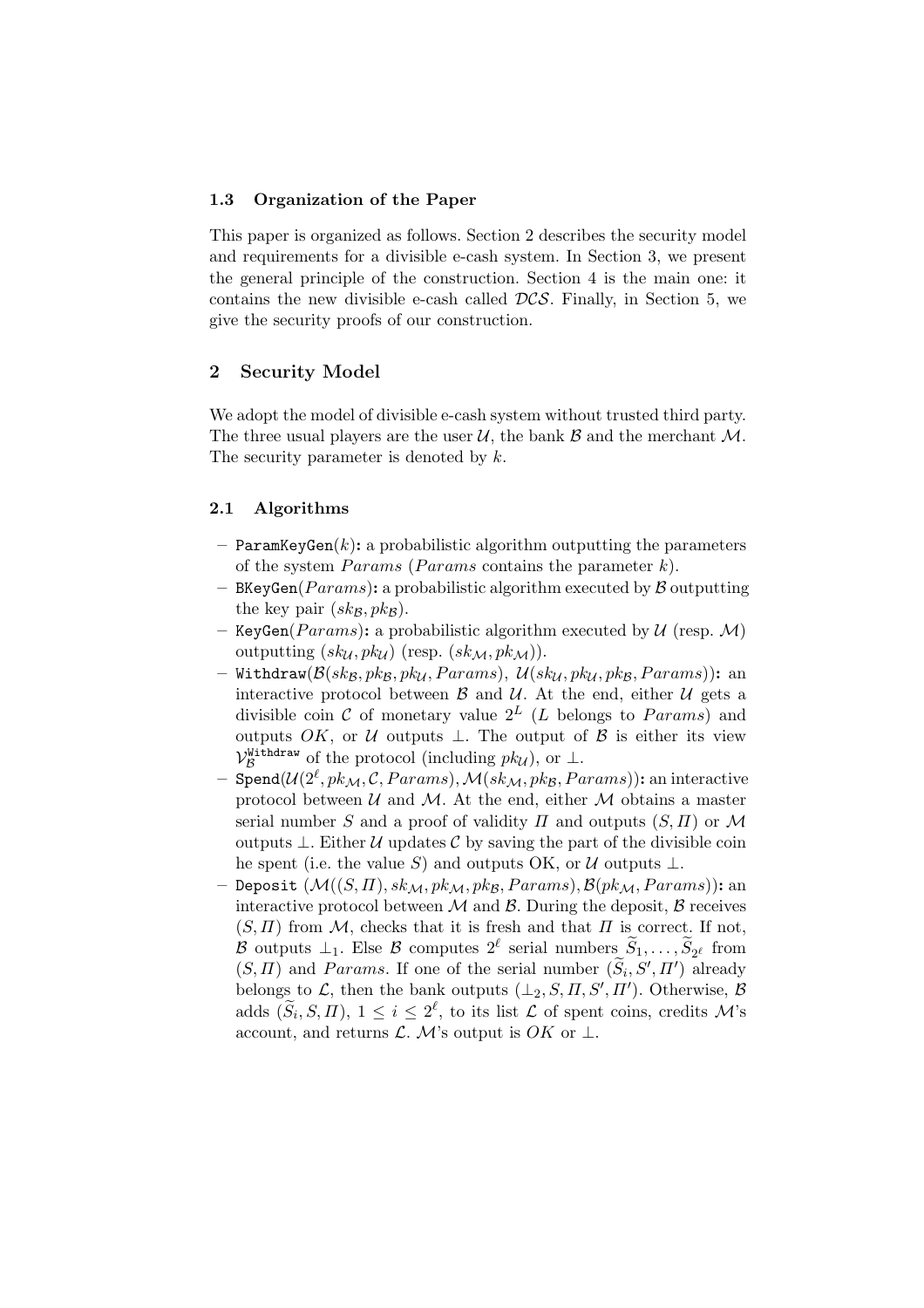- Identify $((S_1, \Pi_1), (S_2, \Pi_2),$  Params): a deterministic algorithm executed by  $\beta$  that outputs a public key  $pk_{\mathcal{U}}$  and a proof  $\Pi_G$ . If Ms who had submitted  $\Pi_1$  and  $\Pi_2$  are not malicious, then  $\Pi_G$  is evidence that  $pk_{\mathcal{U}}$  is the registered public key of a user that double-spent a coin.
- VerifyGuilt( $pk_{\mathcal{U}}, \Pi_G, \text{Parameters}$ ): a deterministic algorithm executed by any actor that outputs 1 if the proof is correct and 0 otherwise. This verification permits anyone to be sure that the user with public key  $pk_{\mathcal{U}}$  is guilty of double-spending a coin.

# 2.2 Notions of Security

In the following, it is assumed that the overlying experiment has run the algorithm ParamKeyGen on input  $k$  to obtain the parameters  $Params$ .

- Unforgeability. Let  $A$  be a p.p.t. Turing Machine. At the start of the game, A is given the public key  $pk_B$  and Params. Suppose that A interacts  $K$  times with an honest bank during withdrawal protocols, then the probability that the number of valid coins that has been spent is at least  $2^L K + 1$  is negligible.
- Unlinkability. Let  $A$  be a p.p.t. Turing Machine. At the start of the game, A is given the key pair  $(pk_B, sk_B)$  and Params. At the end, A chooses two honest users 0 and 1. A bit b is secretly and randomly chosen. Then, a spending protocol is played by  $A$  with user  $b$  (it is assumed that both honest users still have unspent coins). Finally, A outputs a bit  $b'$ . We require that for every  $A$  playing this game, the probability that  $b = b'$  differs from  $1/2$  by a fraction that is at most negligible.
- Identification of double-spenders. Let  $A$  be a p.p.t. Turing Machine. At the start of the game, A is given the public key  $pk_B$  and Params. The probability that a Deposit protocol between an honest merchant and an honest bank outputs  $(\perp_2, S, \Pi, S', \Pi')$  such that the output of Identify algorithm on inputs  $(S, \Pi, S', \Pi')$  is not the public key  $pk_{\mathcal{U}}$  of a corrupted user is negligible.
- Exculpability. Let  $A$  be a p.p.t. Turing Machine. At the start of the game,  $A$  is given the key pair  $(pkg, sk_B)$  and Params. During the game, A interacts with honest users to supply them coins. At the end, A constructs two spent coins  $(S_1, \Pi_1)$  and  $(S_2, \Pi_2)$ . The probability that the outputs of the Identify algorithm on inputs  $(S_1, \Pi_1)$  and  $(S_2, \Pi_2)$  is the public key  $pk_{\mathcal{U}}$  of an honest user together with a valid proof  $\Pi_G$  is negligible.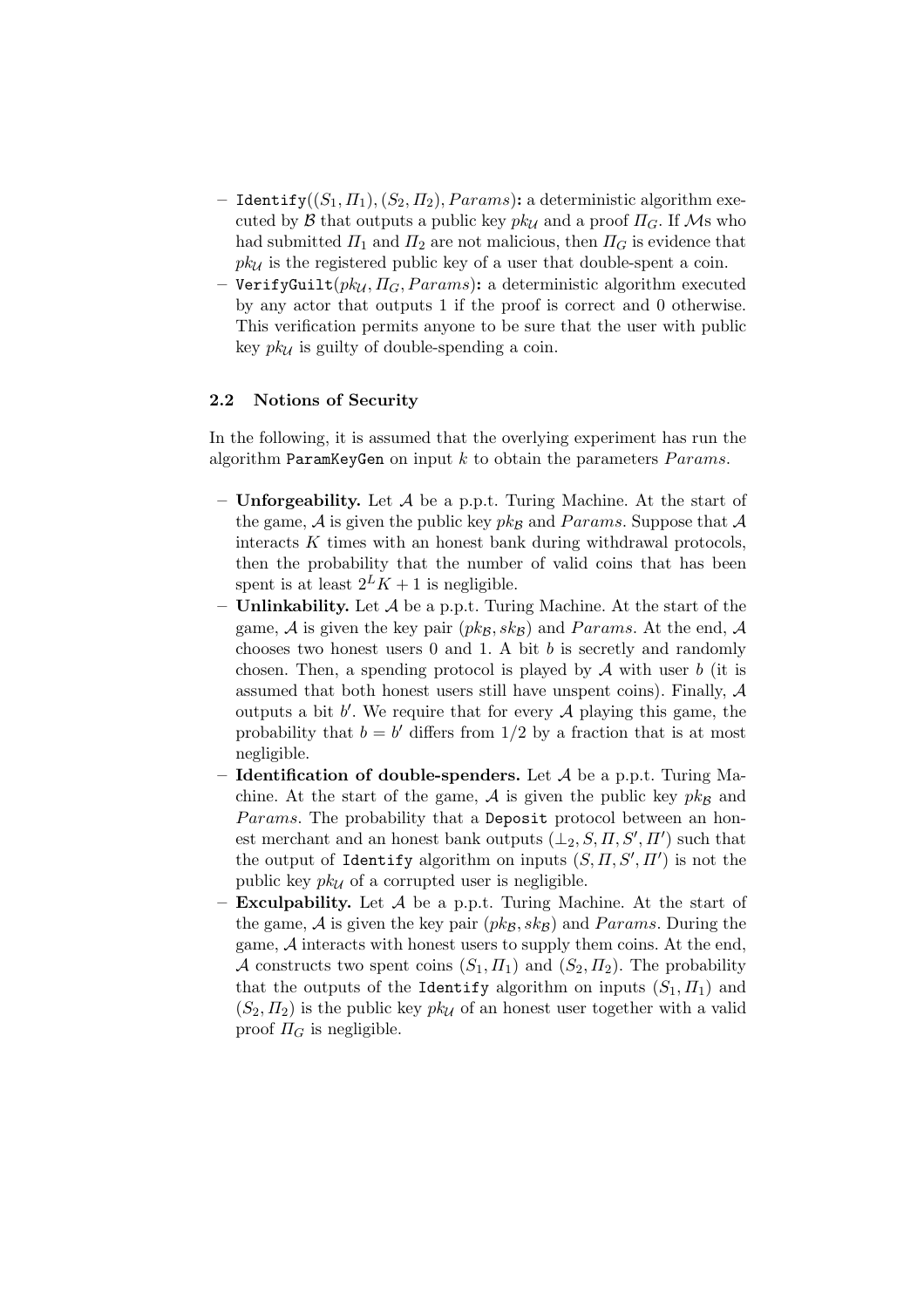Remark 1. Notice that the exculpability property implies that the bank cannot create withdrawals for which the user has not participated. We don't need any extra security property, such as the proposal in [28].

# 3 General Description

In an anonymous e-cash system without a trusted third party, spending a single coin consists in generating a valid serial number  $S$  to allow doublespending detection and a valid security tag  $T$  masking the identity of the spender. The spender has to prove that  $S$  and  $T$  are well-formed without giving any information about his identity. In particular, the identity of the spender must be recovered only in case of double-spending by using the security tag T.

The main motivation of divisible e-cash is to provide a method to withdraw or spend several coins more efficiently than repeating several times a single withdrawal or spending protocol. We provide a general approach to construct divisible e-cash systems strongly unlinkable and truly anonymous (the user identity can be recovered only in case of fraud). This construction can be applied using several basic cryptographic tools.

# 3.1 Truly Anonymous E-cash Scheme based on Binary Trees

The general principle of our construction is derived from the classical binary tree approach [21, 9, 20] with slight modifications. Each divisible coin of monetary value  $2^L$  is assigned to a binary tree of  $L+2$  levels. The tree root (level 0) with monetary value  $2^L$  is assigned to a serial number denoted by  $N_{0,0}$ . Any other node has a monetary value corresponding to half of the amount of its parent node, except for the leaves that have no monetary value: they are "dead" leaves. For every level  $i, 0 \le i \le L$ , the  $2^i$  nodes are assigned serial numbers denoted by  $N_{i,j}$  with  $1 \leq j \leq 2^i$ , except for the "dead" leaves that are not related to any serial number. Any *divisible* e-cash system should verify the divisibility rule.

**Definition 1.** When a node  $N$  is used, none of descendant and ancestor nodes of N can be used, and no node can be used more than once.

This rule is satisfied if, and only if, over-spending is protected. The general principle of our proposal consists in using a single master serial number from which several serial numbers can be derived. Thus, each node of the tree, which includes the leaves, is also related to a particular value called a tag key. During the spending protocol, the identity of the spender is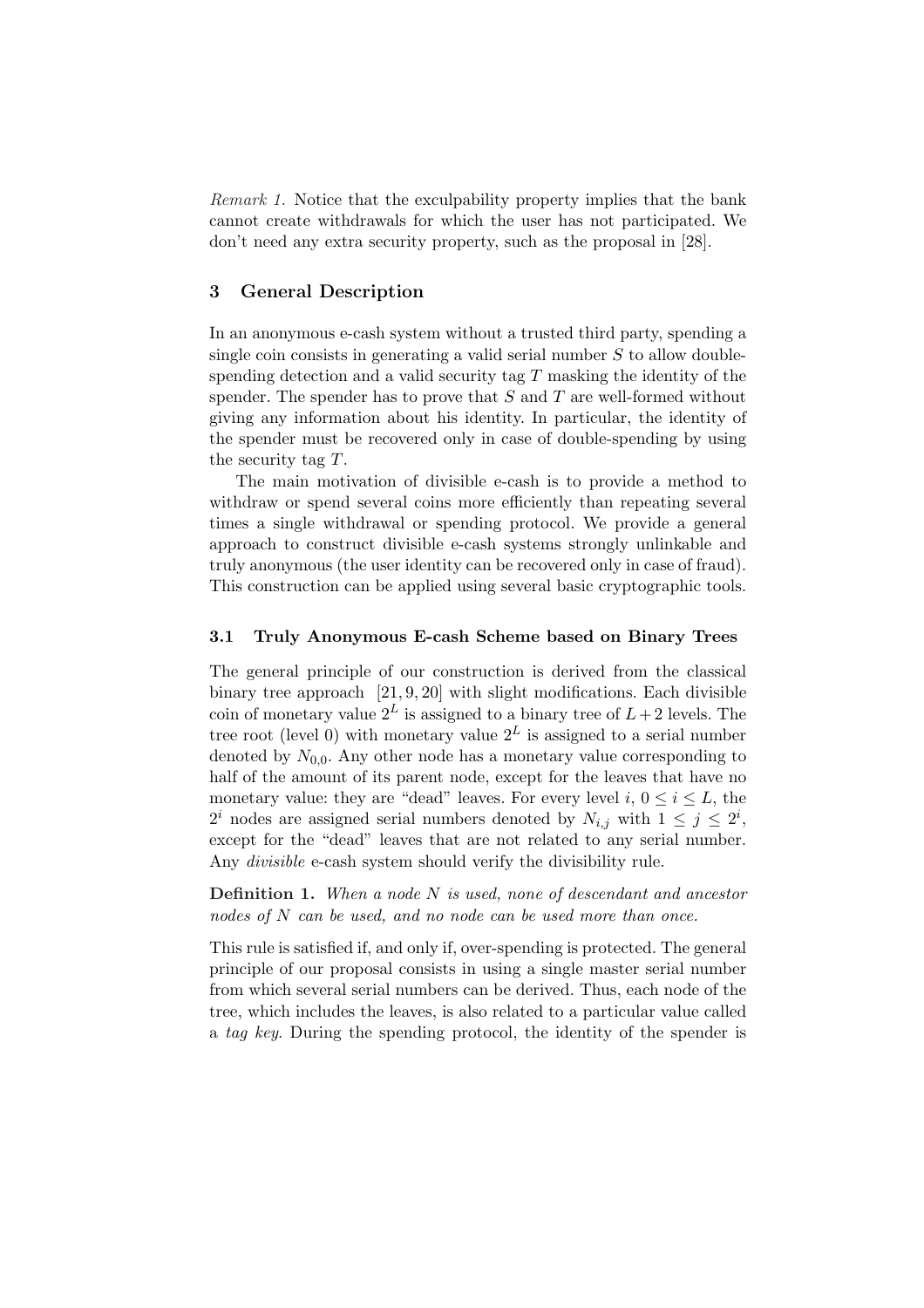encrypted with a tag key in such a way that the decryption key can be derived only in case of a double-spending. Using the binary tree approach, each node of the tree is related to a tag key with the following properties.

- The root tag key and the identity of the user are signed (in a blind manner) by the bank during the withdrawal protocol.
- $-$  From the tag key of a node N, it is possible for everyone to compute the tag keys related to the descendant nodes of  $N$ . It consequently exists a public deterministic function  $\mathcal F$  that takes as input a tag key  $K_{i,b_0}$  (where i is the level of the targeted node in the tree and  $b_0 \in \{0,1\}$  depends on the position of K in the tree<sup>3</sup>), a bit b (0 for left and 1 for right) and possibly some public parameters  $Params$  and that outputs a new tag key  $K_{i+1,b}$ .

$$
\mathcal{F}: (K_{i,b_0}, b, Params) \longrightarrow K_{i+1,b} = \mathcal{F}(K_{i,b_0}, b, Params).
$$

- From the tag key of a node, it is impossible (without the knowledge of the root tag key) to compute a tag key which is not related to a descendant of the targeted node.
- The serial number of a particular node is the concatenation of the two children tag keys. Notation is given in Figure 1.



Fig. 1. General principle - Tree of keys

During the spending protocol, the user computes the tag key of the node he wants to spend. This tag key is used to compute the security tag, i.e. the encryption of the spender identity. This encryption should be

 $3 b_0 = 0$  if and only if the targeted node belongs to the left subtree of its ancestor.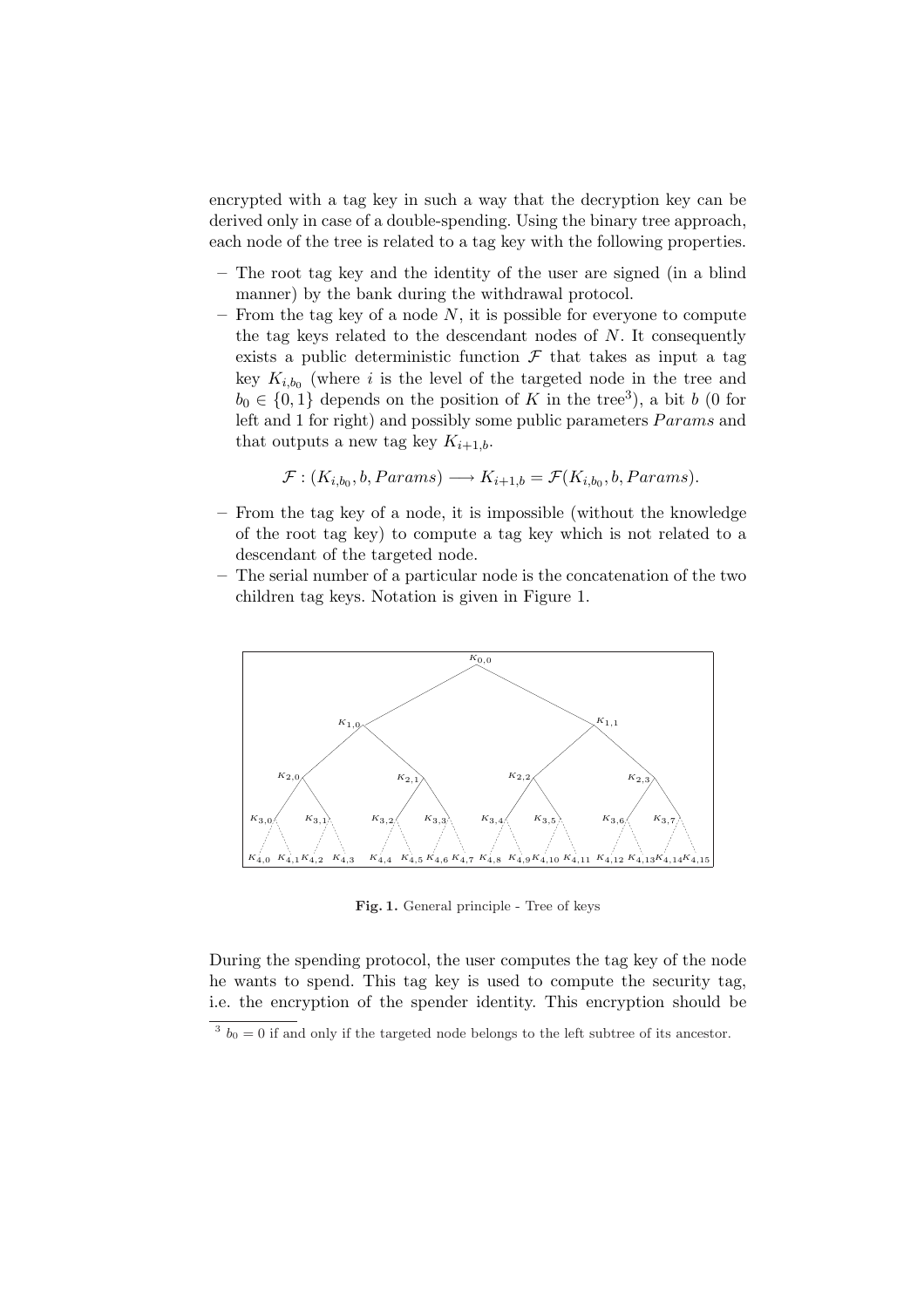verifiable and should include randomness. This randomness should be provided by the merchant to ensure the freshness of the spending, i.e., to prevent merchant from sending twice the same coin to the bank. The user also computes the tag keys related to the two direct descendants of the spent node. The concatenation of these two keys is the serial number of the spent coin. This serial number is transmitted during the spend protocol. Later, the bank will compute all the serial numbers of the leaves of the tree in order to detect a possible double-spending. If a doublespending is detected, then the bank has access to the encryption of the identity (from one spending) and the corresponding decryption key (from the other spending). Then, the bank can easily find the identity of the cheater.

Example 1. Assume  $U$  wants to spend four coins. Then,  $U$  selects four unitary coins, e.g. those associated to the node  $K_{1,0}$ . The user U sends to M the values  $T = E_{K_{1,0}}(Id, R)$ ,  $LK = K_{2,0}$ ,  $RK = K_{2,1}$ , and  $S =$  $LK\|RK\$ . The random value R used in the encryption scheme is computed using values sent by the merchant. The user must also prove that the coins are signed by the bank and that it will be possible to identify a doublespender. Consequently, the spending protocol consists also in computing a zero-knowledge proof of knowledge  $\Phi$  that corresponds to the predicates:

- T is well-formed, i.e.  $E_{K_{1,0}}(Id, R)$  has been computed using:
	- the tag key  $K_{1,0}$  derived using  $\mathcal F$  on inputs the root tag key  $K_{0,0}$ signed by the bank,
	- $\bullet$  the random  $R$  that has been chosen by the merchant,
	- $\bullet$  the identity  $Id$  signed by the bank.
- LK and RK are well-formed, i.e.,  $K_{2,0}$  and  $K_{2,1}$  are both derived from  $K_{1,0}$  using  $\mathcal{F}.$
- If LK and RK are well-formed, this implies that the serial number  $S$ is also well-formed.

To construct a truly anonymous divisible e-cash system, it is then necessary to provide a function  $\mathcal{F}$ , a verifiable encryption scheme  $E$  and a proof  $\Phi$ . We give an example in Section 4.

#### 3.2 Useful Tools

Proofs of Knowledge. We use zero-knowledge proofs of knowledge constructed over a cyclic group  $\mathcal G$  either of prime order q or of unknown order: proof of equality of two known representations [10, 6], proofs of knowledge of a discrete logarithm [26, 17], of a representation, of a double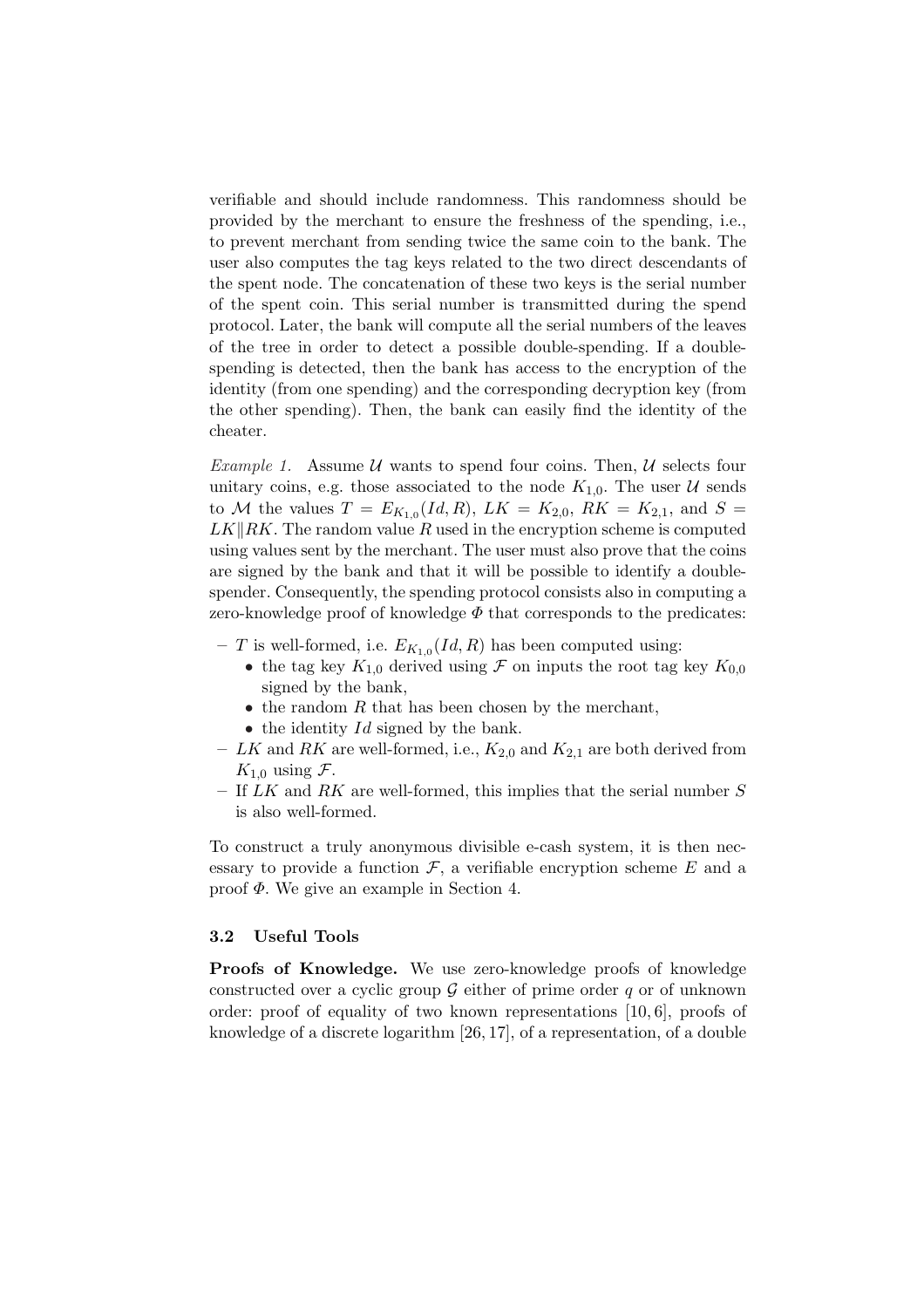discrete logarithm  $PK(\alpha/z = g^{\alpha} \wedge y = g_1^{g_2^{\alpha}})$  [27, 20], proof of the "or" statement  $PK(\alpha/T_1 = h_1^{\alpha} \vee T_2 = h_2^{\alpha})$  [11, 25]. We also need a proof of knowledge of one out of two double discrete logarithm  $PK(\alpha/T_1 = g^{h_1^{\alpha}} \vee$  $y = g^{h_2^{\alpha}}$  which is a combination of the two above proofs. These proofs can also be used non interactively by using the Fiat-Shamir heuristic [16].

Camenisch-Lysyanskaya Signature Schemes. These signature schemes are proposed in [5] with in addition some specific protocols:

- an efficient protocol between a user  $\mathcal U$  and a signer  $\mathcal S$  that permits U to obtain from S a signature  $\sigma$  of some commitment C on values  $(x_1, \ldots, x_l)$  unknown from S. S computes CLSign(C) and U gets  $\sigma =$  $Sign(x_1, \ldots, x_l)$  that can be verified by  $Verifyerif(\sigma, (x_1, \ldots, x_l)) = 1$ .
- an efficient proof of knowledge of a signature on committed values, denoted by  $PK(\alpha_1,\ldots,\alpha_l,\beta/\beta=\texttt{Sign}(\alpha_1,\ldots,\alpha_l)).$

These constructions are quite close to group signature schemes. This is the case of the two following examples, one based on the ACJT signature scheme [1], secure under the Flexible RSA assumption [15], and the other based on the BBS one [2], secure under the q-SDH assumption [2].

# 4 Divisible E-cash System  $DCS$

We apply the general construction presented in Section 3.1 to the binary tree used in the system described in [20]. The function  $\mathcal F$  is chosen to be the modular exponentiation. For each level  $i$ , there are three linked generators  $g_{i,0}$  for "left",  $g_{i,1}$  for "right" and  $g_{i,2}$  to compute the security tag. For a node at level  $i - 1$  represented by the tag key denoted by  $K_{i-1,b_0}$ , the tag key of, e.g. the left children, is  $K_{i,0} = g_{i,0}^{K_{i-1,b_0}}$ . For the tag key  $K_{i,b}$  and a random value R computing using merchant data, the encryption of the user identity  $pk_{\mathcal{U}}$  is defined to be  $pk_{\mathcal{U}}g_{i+1,2}^{K_{i,b}\cdot R}$  $\frac{R_{i,b}R_i}{i+1,2}$ . In the following, we assume that  $H$  is a collision-resistant hash function.

#### 4.1 Setup

We consider a group G of order  $o<sub>G</sub>$ . The elements  $h<sub>0</sub>, h<sub>1</sub>, h<sub>2</sub>$  are random generators of  $\mathcal{G}$ .  $\mathcal{G}_1 = \langle g_1 \rangle$  is a subgroup of  $\mathbb{Z}_{og}^*$  and each group  $\mathcal{G}_i =$  $\langle g_i \rangle$  must be a subgroup of  $\mathbb{Z}_{o_{i+1}}^*$  where  $o_{i+1}$  is the order of  $\mathcal{G}_{i+1}$ . For example [20], it is possible to take  $\mathcal{G}_i$  as a subgroup of  $\mathbb{Z}_{o_i+1}^*$  for the prime  $o_{i+1} = 2o_i + 1$  with all i. As a consequence, the group  $\mathcal{G}_i$  is related to the level i of the tree. The following generators are randomly chosen:  $q$  in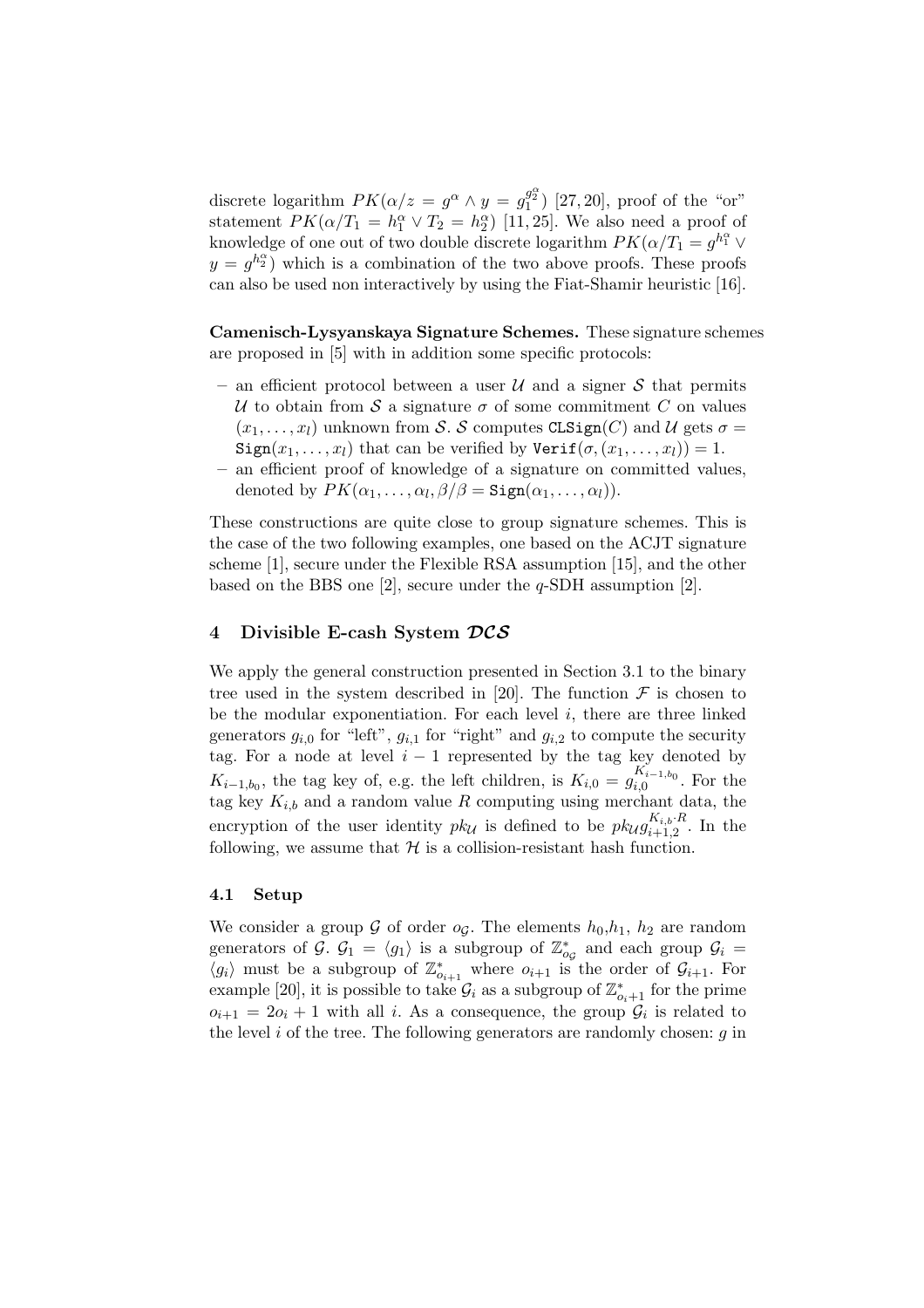$\mathcal{G}, g_{1,0}, g_{1,1}, g_{1,2}$  in  $\mathcal{G}_1, g_{2,0}, g_{2,1}, g_{2,2}$  in  $\mathcal{G}_2, \ldots, g_{L+1,0}, g_{L+1,1}, g_{L+1,2}$  in  $\mathcal{G}_{L+1}$  whose discrete logarithms to the base  $g_1, g_2, \ldots, g_{L+1}$  are unknown, respectively. All these data compose the public parameters Params of the system and can be computed by the bank. The bank  $\beta$  computes the key pair  $(skg, pk)$  of a Camenisch-Lysyanskaya signature scheme that will permit it to sign a divisible coin, using the CLSign algorithm.

A user U (resp. a merchant M) can compute its key pair  $(s k_{\mathcal{U}}, p k_{\mathcal{U}})$ (resp.  $(sk_{\mathcal{M}}, pk_{\mathcal{M}})$ ) by choosing randomly  $u \in [0, o_{\mathcal{G}}]$  (resp.  $m \in [0, o_{\mathcal{G}}]$ ) and computing  $g^u$  (resp.  $g^m$ ). The value u (resp m) is the private key  $sku$ (resp.  $sk_{\mathcal{M}}$ ) and  $g^u$  (resp.  $g^m$ ) is equal to the public key  $pk_{\mathcal{U}}$  (resp.  $pk_{\mathcal{M}}$ ).

## 4.2 Withdrawal Protocol

During a withdrawal protocol,  $U$  interacts with  $B$ .  $U$ 's inputs are  $pk_B$ ,  $sk_{\mathcal{U}}, \, pk_{\mathcal{U}}$  and Params, and B's inputs are  $pk_{\mathcal{U}}, \, sk_{\mathcal{B}}, \, pk_{\mathcal{B}}$  and Params.



Fig. 2. Withdrawal protocol

The withdrawal protocol permits  $\mathcal U$  to obtain a new divisible coin by interacting with  $\beta$  as described in Figure 2. A divisible coin corresponds to a (blind) CL signature done by  $\beta$  on a secret s and the secret key u of  $U$ . Both  $U$  and  $B$  participate to the randomness of the secret s. At the end of the Withdraw protocol, U gets a divisible coin  $\mathcal{C} = (s, u, r, \sigma =$  $Sign(s, u, r)$ .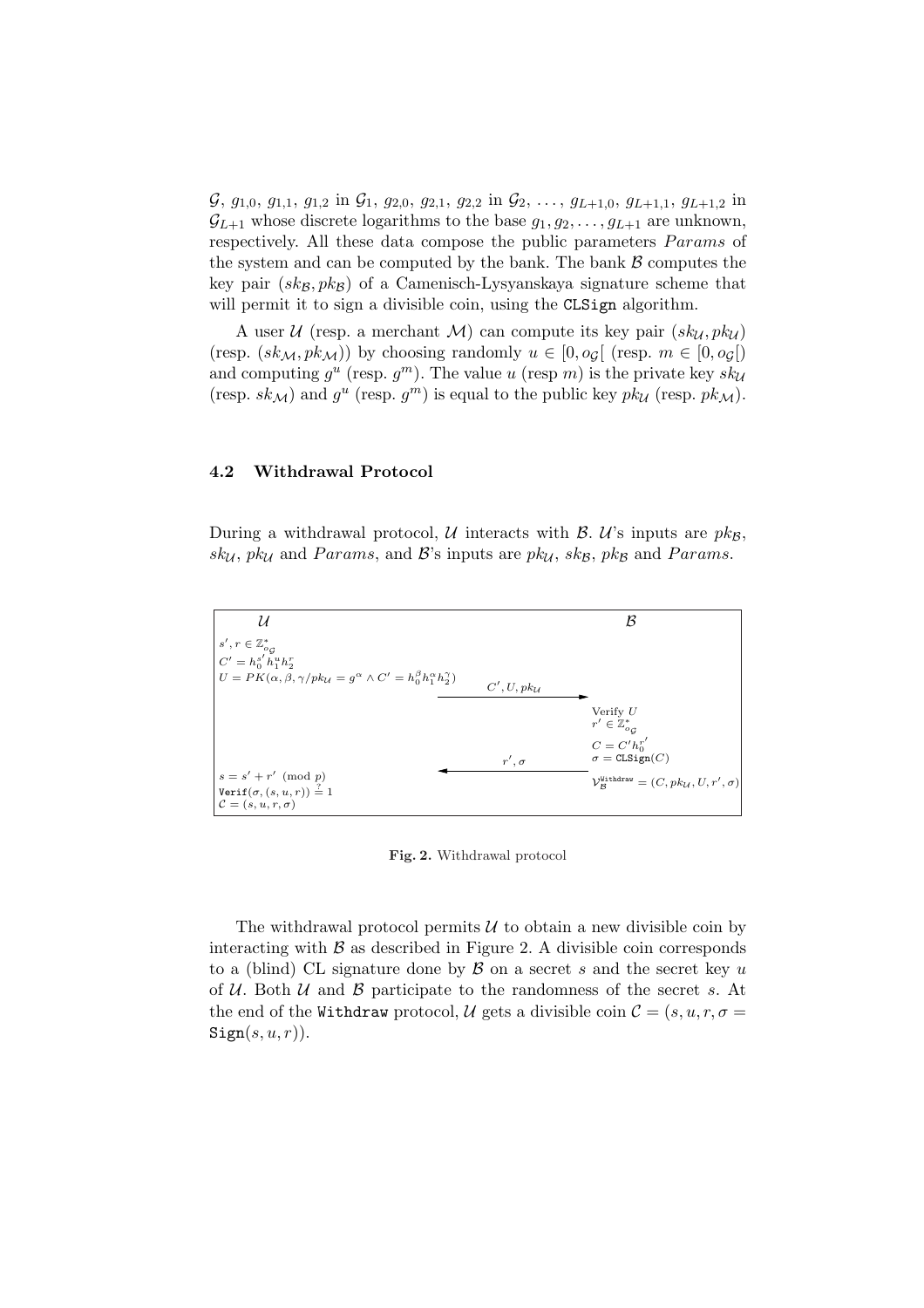## 4.3 Spending Protocol

When U wants to spend to M a sub-coin of value  $2^{\ell}$  ( $\ell = L - i$ ) from his divisible coin  $\mathcal{C}$ , he chooses an unspent node of the level i, e.g. the node  $N_{i,j}$ . A spending protocol of the node  $N_{i,j}$  consists in the following.

- 1. M sends to U a random value rand and U computes  $R = \mathcal{H}(pk_{\mathcal{M}}||rand)$ .
- 2. U randomly chooses  $\tilde{g}, \tilde{h} \in \mathcal{G}, \tilde{g}_1 \in \mathcal{G}_1, \tilde{g}_2 \in \mathcal{G}_2, \ldots, \tilde{g}_{i+1} \in \mathcal{G}_{i+1}.$
- 3. U executes the algorithm presented in Figure 3 (in pseudo-code) for the node  $N_{i,j}$ , outputting the values<sup>4</sup>  $(\widetilde{V}_0, \ldots, \widetilde{V}_i, V)$ , using the path from the root tree to the node  $N_{i,j}$ . Next,  $\mathcal U$  computes the security

```
Input: i, jOutput: (\widetilde{V}_0, \ldots, \widetilde{V}_i, V)\tilde{r} \leftarrow \texttt{Rand}( ),\; V \leftarrow g^s,\; \widetilde{V}_0 \leftarrow \widetilde{g}^s \tilde{h}^{\tilde{r}},\; \texttt{CurrentNode} \leftarrow rootIf i = 0, then return (\widetilde{V}_0, V)a \leftarrow 1, b \leftarrow 2^iFor k = 1 to i
        \widetilde{V}_k \leftarrow \widetilde{g}_k^VIf a \leq j \leq a + (b - a - 1)/2, then \setminus \bigwedge N_{i,j} belongs to leftSubTree(CurrentNode)
            V \leftarrow (g_{k,0})^V, \quad b \leftarrow a + (b - a - 1)/2 \quad \backslash \backslash \text{ CurrentNode} \leftarrow \text{leftSon}(\text{CurrentNode})Else \setminus N_{i,j} belongs to rightSubTree(CurrentNode)
            V \leftarrow (g_{k,1})^V\setminus \setminus CurrentNode ← rightSon(CurrentNode)
     return (\widetilde{V}_0, \ldots, \widetilde{V}_i, V)
```
Fig. 3. Spending protocol - Computation of V

tag: 
$$
LK = g_{i+1,0}^V
$$
,  $RK = g_{i+1,1}^V$ ,  $T = pk_{\mathcal{U}}g_{i+1,2}^{V \cdot R}$  and  $S = LK||RK$ .

*Example 2.* Assume  $U$  wants to spend four coins (the same as in Example 1. The user U sends to the merchant M the values  $LK = g_{2,0}^{q_{3}^{s}}$  $\frac{g_{1,0}}{2,0}$  ,  $RK = g_{2,1}^{g_{1,(0)}^{g^s}}$  $g_{1,0}^{g^s}_{1,0}, T = pk_{\mathcal{U}}(g_{2,2}^{R \cdot g_{1,0}^{g^s}})$  $\sum_{i=2,2}^{R \cdot g_{1,0}^q}$  and  $S = LK||RK$  since  $V = g_{1,0}^{g^s}$  $_{1,0}^{g}$ .

4. U proves to M the validity of  $LK, RK, T$  (and thus the validity of S) using a non-interactive zero-knowledge proof of knowledge of a signature of B on the values  $(s, u, r)$  and that the value LK, RK, T are correctly computed. This proof of knowledge is constructed from

<sup>&</sup>lt;sup>4</sup> The values  $\widetilde{V}_0, \ldots, \widetilde{V}_i$  are computed to prove that the value V is well computed. See proof  $\Phi$  below and [20].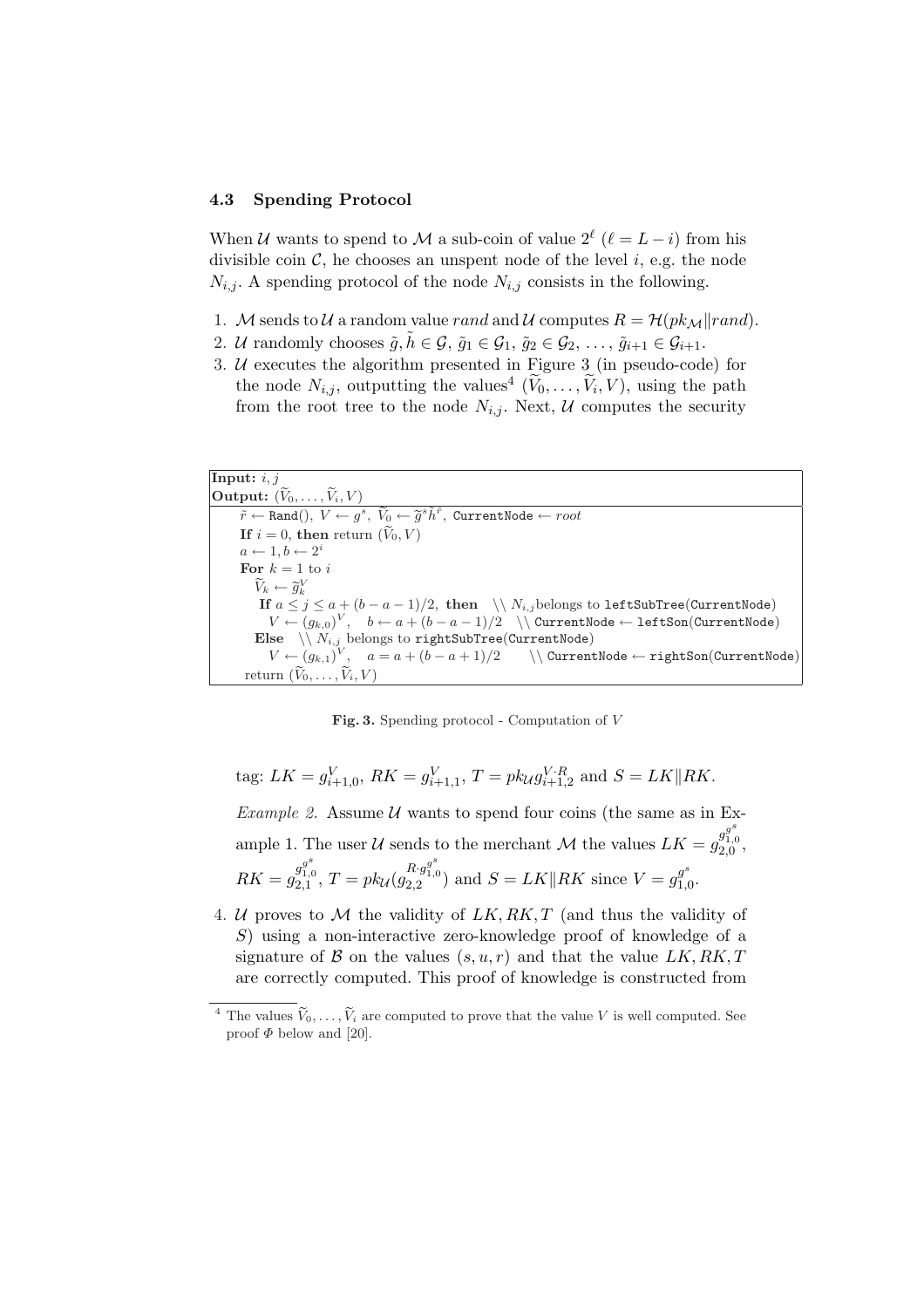a zero-knowledge proof of knowledge using the Fiat-Shamir heuristic. This proof is as follows:

$$
\Phi = PK\left(\sigma, s, u, r, \tilde{r}, \alpha_1, \dots, \alpha_{i+1}, \beta \middle| \right)
$$
\n
$$
\sigma = \text{Sign}(s, u, r) \land \widetilde{V}_0 = \widetilde{g}^s \widetilde{h}^{\tilde{r}} \land \widetilde{V}_1 = \widetilde{g}_1^{g^s} \land \widetilde{V}_1 = \widetilde{g}_1^{\alpha_1} \land \widetilde{V}_2 = \widetilde{g}_2^{\alpha_1} \land \widetilde{V}_2 = \widetilde{g}_2^{\alpha_1} \land \widetilde{V}_2 = \widetilde{g}_2^{\alpha_2} \land \dots \land \widetilde{V}_{i+1} = \widetilde{g}_{i+1}^{\alpha_{i}^{(i)}} \lor \widetilde{V}_{i+1} = \widetilde{g}_{i+1}^{\alpha_{i}^{(i)}} \land \widetilde{V}_{i+1} = \widetilde{g}_{i+1}^{\alpha_{i+1}} \land \widetilde{V}_{i+1} = \widetilde{g}_{i+1}^{\alpha_{i+1}} \land \widetilde{K} = g_{i+1,0}^{\alpha_{i+1}} \land \widetilde{R}K = g_{i+1,1}^{\alpha_{i+1}} \land T = pku g_{i+1,2}^{R \alpha_{i+1}}\right)
$$

5. U sends the spent coins  $(S, \Pi)$  to M, with  $\Pi = \{2^{\ell}, T, \Phi, R, \widetilde{V}_0, \ldots, \widetilde{V}_i\}.$ 

#### 4.4 Deposit Protocol

When M wants to deposit a coin  $(S, \Pi)$  to B, M just sends the coin  $(S, \Pi)$  to B. The proof  $\Pi$  should include the monetary value  $2^{\ell}$  of the divisible coin, the security tag T, the proof of knowledge  $\Phi$  and the random data R provided by the merchant. B checks the validity of  $\Phi$  and the consistency with S. If  $(S, \Pi)$  is not a valid coin, B rejects the deposit. Else,  $\mathcal{B}$  computes, from  $S, 2^{\ell}$  serial numbers  $\widetilde{S}_{k_1}, \ldots \widetilde{S}_{k_{2^{\ell}}}$  corresponding to the  $2^{\ell+1}$  dead leaves of the sub-tree. This is done by applying several modular exponentiation functions to  $S$ , using the right generators.  $\beta$  has to deal with  $2^{\ell}$  unitary coins  $(\widetilde{S}_{k_j}, S, \Pi), 1 \leq j \leq 2^{\ell}$ .

For every unitary coin  $(\widetilde{S}_{k_j},S,\Pi)$ ,  $\mathcal B$  checks if there is already an entry  $(\widetilde{S}_{k_j}, S', \Pi')$  in the database. If there is no entry in the database for the serial number  $\widetilde{S}_{k_j}$ , then  $\mathcal B$  accepts the deposit of the coin  $(\widetilde{S}_{k_j},S,\Pi)$ , credits the  $pk_{\mathcal{M}}$ 's account and add  $(\widetilde{S}_{k_j}, S, \Pi)$  to the database of spent coins. Else, there is an entry  $(\widetilde{S}_{k_j},S',\Pi')$  in the database. Then,  $\mathcal B$  checks the freshness of merchant randomness R in  $\Pi$  compared to  $\Pi'$ . If it not fresh,  $M$  is a cheat and  $\beta$  refused the deposit. If R is fresh,  $\beta$  accepts the deposit of the coin  $(\widetilde{S}_{k_j},S,\Pi)$ , credits the  $pk_{\mathcal{M}}$ 's account and add  $(\widetilde{S}_{k_j}, S, \Pi, S', \Pi')$  to the list of double-spenders. For every entry of the database of double-spenders,  $\beta$  will executes the Identify algorithm.

#### 4.5 Identify

Assume that a double detection has been done. Then  $\beta$  knows two accepted spending  $(2^{I_1}, S_1 = LK_1||RK_1, T_1, R_1, \Phi_1)$  with  $I_1 = L - i_1$  and  $(2^{I_2}, S_2 = LK_2||RK_2, T_2, R_2, \Phi_2)$  with  $I_2 = L - i_2$  such that e.g.  $S_1$  is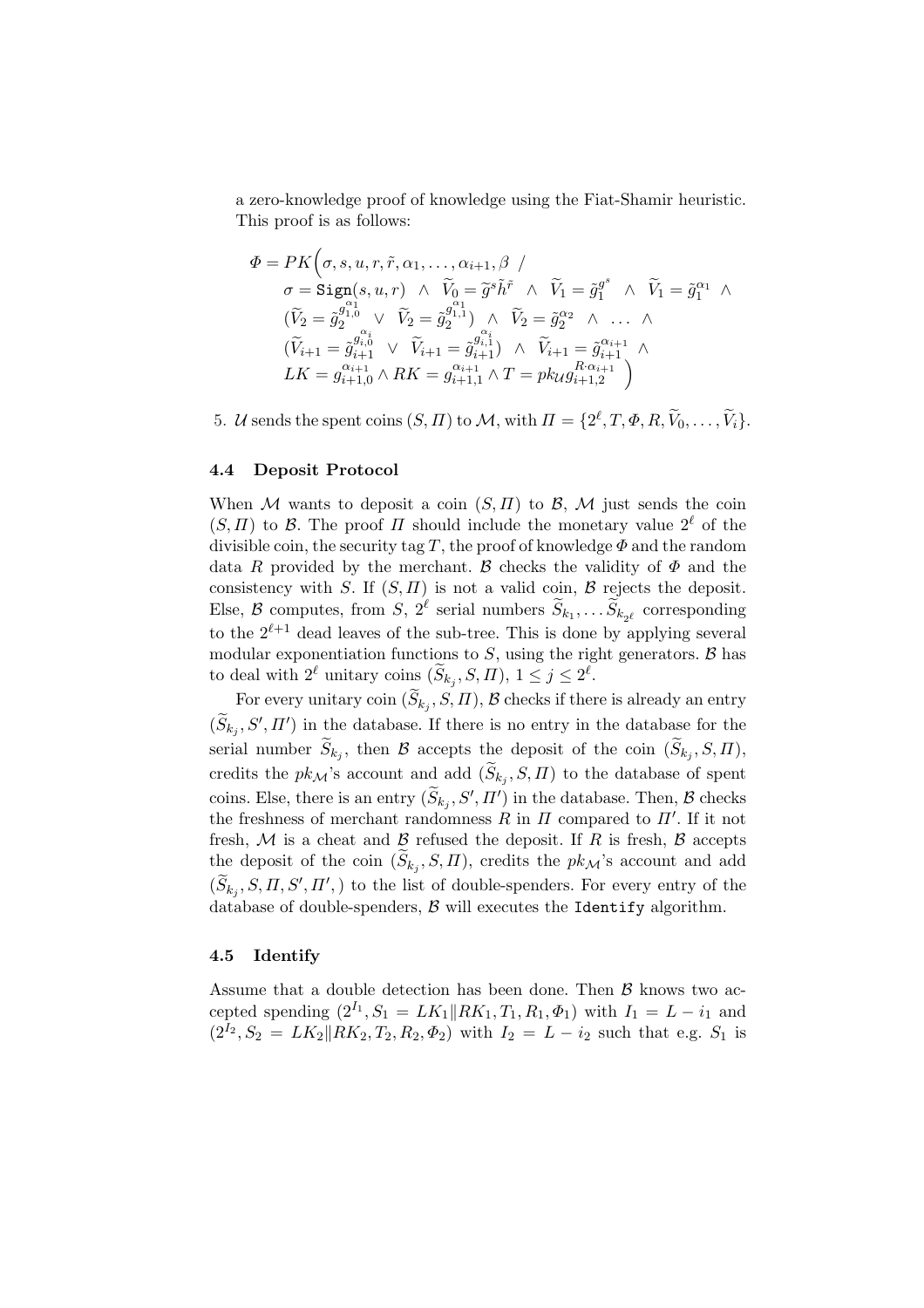an ancestor of  $S_2$  or  $S_1 = S_2$ . If  $S_1 = S_2$  then the bank can directly get the public key  $pk_{\mathcal{U}}$  by computing  $\left(T_1^{R_2}/T_2^{R_1}\right)$  $\chi$  1/(R<sub>2</sub>−R<sub>1</sub>)  $= p k_{\mathcal{U}}$ . If  $S_1$  is an ancestor of  $S_2$ , then the bank computes the masking value  $g_{I_2}^{V_2}$  $\frac{V_2}{I_2+1,2}$  (s.t.  $T_2 = pk_{\mathcal{U}} g_{I_2+1}^{R_2 \cdot V_2}$  $\frac{R_2 \cdot V_2}{I_2 + 1,2}$  from the knowledge of  $LK_1$  and  $RK_1$  and the path<sup>5</sup> from  $N_i^{j_1}$  $\frac{j_1}{i_1}$  up to  $N_{i_2}^{j_2}$  $\frac{1}{2}i_2$  as described in Figure 4. Then,  $\beta$  computes the public key

```
Input: i_1, j_1, i_2, j_2Output: V_2\overline{\text{CurrentNode} \leftarrow N_{i_1}^{j_1}}If N_{i_2}^{j_2} belongs to leftSubTree(CurrentNode), then
   V_2 \leftarrow LK_1; CurrentNode ← leftSon(CurrentNode);
Else
   V_2 \leftarrow RK_1; CurrentNode ← rightSon(CurrentNode);
For k = i_1 + 2 to i_2 do
     If N_{i_2}^{j_2} belongs to leftSubTree(CurrentNode), then
       V_2 \overset{\sim}{\leftarrow} (g_{k,0})^{V_2}; CurrentNode \leftarrow leftSon(\texttt{CurrentNode})Else
       V_2 \leftarrow (g_{k,1})^{V_2}; CurrentNode \leftarrow rightSon(CurrentNode)
   k = k + 1return V_2
```
**Fig. 4.** Identify protocol - Computation of  $V_2$ 

 $pk_{\mathcal{U}}$  as follows:  $(T_2)^{\frac{1}{R_2}}/g_{I_2+1,2}^{V_2}=pk_{\mathcal{U}}$ .

# 4.6 Verify Guilt

The algorithm VerifyGuilt can be executed by any actor from the parameters of the system *Params* and a proof  $\Pi_G$ . One can parse the proof rameters of the system *Params* and a proof  $H_G$ . One can parse the proof  $H_G$  as  $((2^{\ell_1}, S_1, R_1, T_1, H_1), (2^{\ell_2}, S_2, R_2, T_2, H_2))$  and next run Identify on these values. If the algorithm Identify returns a public key  $pk_{\mathcal{U}}$ , then one can check if  $\Pi_1$  is consistent with  $(2^{\ell_1}, S_1, R_1, T_1)$  and if  $\Pi_2$  is consistent with  $(2^{\ell_2}, S_2, R_2, T_2)$ . If both are consistent then accept, else reject.

#### 5 Security Arguments

In this section, we provide the Theorem that stipulates that the  $DCS$ scheme is a secure divisible e-cash system.

<sup>&</sup>lt;sup>5</sup> The values  $N_{i_1}^{j_1}$  and  $N_{i_2}^{j_2}$  are not know by  $\beta$  but  $\beta$  knows the path from  $N_{i_1}^{j_1}$  up to  ${\cal N}_{i_2}^{j_2}$  since it knows the path used to compute the colliding serial numbers.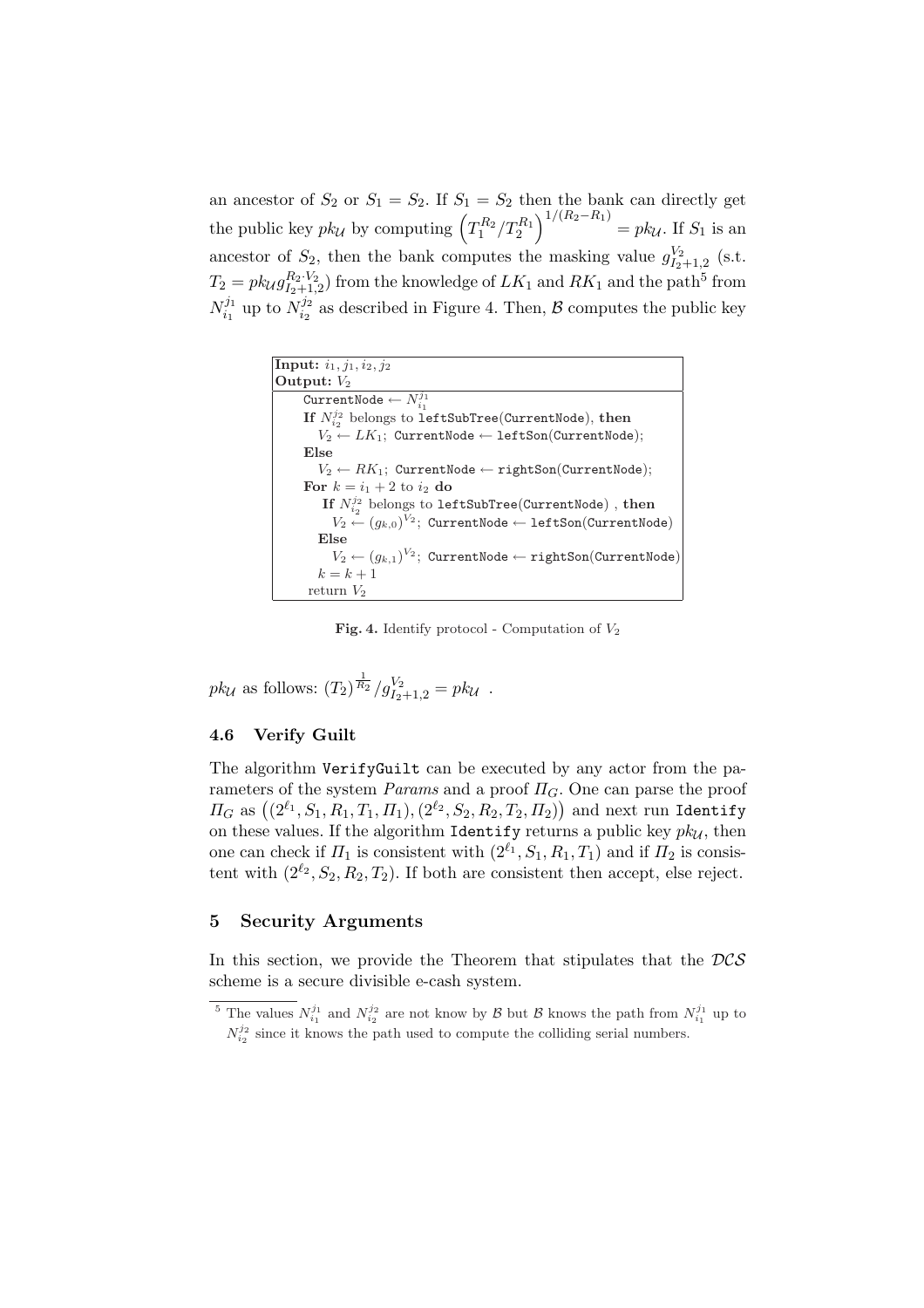Theorem 1. In the random oracle model, the DCS scheme is secure:

- $-$  If the CL signature scheme is unforgeable, then  $DCS$  is unforgeable.
- $-$  Under the DDH assumption,  $DCS$  is unlinkable.
- $-$  If the CL signature scheme is unforgeable, then  $DCS$  permits the identification of double-spenders.
- $-$  Under the DL assumption (and the Flexible RSA assumption if  $DCS$ relies on the ACJT scheme), DCS has the exculpability property.

Proof. We have to show that  $DCS$  verifies all security properties.

**Unforgeability.** We want to show that if an adversary  $\mathcal A$  is able to break the unforgeability of our construction, then it is possible to break the unforgeability of the CL signature scheme under adaptive chosen message attack.

We can interact with A during the withdrawal protocol by playing the role of an honest bank with access to the signature oracle. After each successful spending executed by  $A$ , we extract, using standard technique, the values  $(u, s, r, \sigma)$  satisfying the relation embedded into the valid proof of knowledge  $\Pi$ . Since there are more spent coins than  $\mathcal A$  can legitimely own, and since there is no detection of double-spending (by assumption), then it is necessary that, among all extracted values  $(u_i, s_i, r_i, \sigma_i)$ , one signature  $\sigma$  on a message  $m = (s, u, r)$  is unknown and does not come from the signature oracle. Thus, this one more signature is a signature (forgery) in the CL's scheme on the message  $m = (u, s, r)$ .

As the CL signature scheme is proven secure against adaptive chosen message attacks under the Flexible RSA assumption (if the scheme relies on the ACJT scheme) or the  $q$ -SDH (if the scheme relies on the BBS scheme), it follows that  $A$  cannot succeed with non negligible probability. Because our proof requires rewinding to extract  $s'$  and r from an adversary  $A$ , our proof is valid only against sequential attacks. Indeed, in a concurrent setting where the attacker is allowed to interact with the bank in an arbitrarily interleaving manner, our machine may be forced to rewind an exponential number of times. This drawback can be overcome by using for instance well-know techniques [12] which would require from the user to encrypt  $s'$  and  $r$  in a verifiable manner [7].

Unlinkability. We want to show that if an adversary  $A$  is able to break the unlinkability of our construction, then it is possible to break an instance of the Diffie-Hellman problem. In fact, we use a variant of the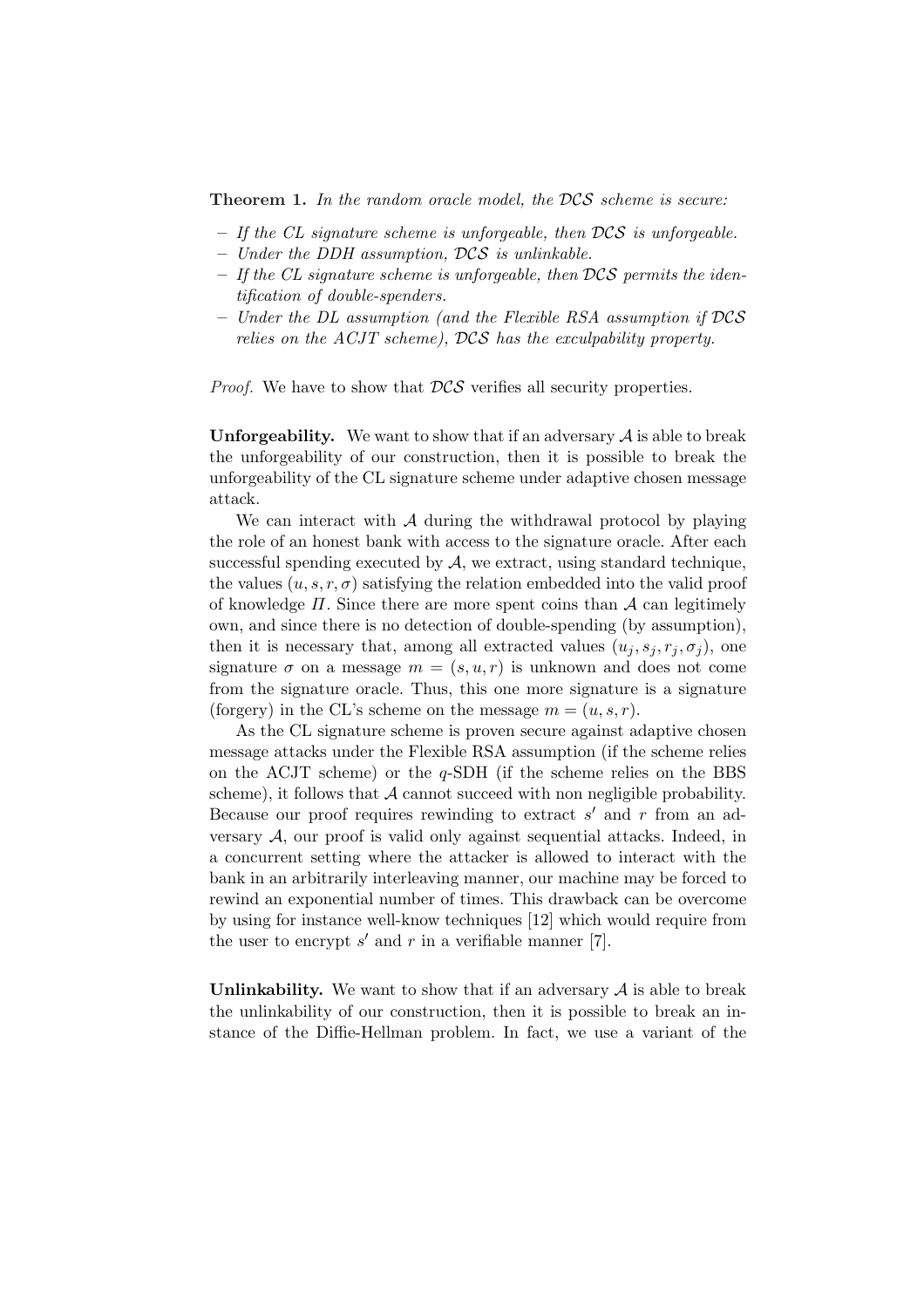Diffie-Hellman problem, called Matching Multi Diffie-Hellman (MMDH) problem, and we prove in Appendix A that if someone is able to solve the MMDH problem, then it is possible to solve a given instance of the DDH problem.

We can interact with  $A$  during the withdraw protocol by playing the role of an honest user except for the two first interactions where we use the MMDH instance. During spending protocols, we can interact with A by playing the role on an honest user, except when the divisible coin corresponds to one of the two divisible coins associated with the MMDH instance to be solved.

We can win the game when  $A$  chooses the two first users (corresponding to the MMDH instance) and thus use the MMDH instance during the execution of the final spend. If A does not choose users  $i_0$  and  $i_1$  for the challenge we need to play again the game.

We denote by  $q_U$  the average number of users created by A. Our success probability is  $\epsilon' = 1 - (1 - (1/2 + \epsilon/2))^{q_U} \equiv 1/2 + q_U \epsilon/2$  within polynomial  $T' = q_U T + \tau$ , where  $\tau$  is polynomial.

Remark 2. In the simulation, we use the instance of the MMDH problem to interact with  $A$ . We also need to choose a value for the bit  $b$ . If our choice of  $b$  is correct, then there is no problem and we will be able to conclude with the advantage  $\epsilon$  of A. If this choice is uncorrect, A has a probability exactly equal to  $1/2$  as ours. Repeating the game many times, our success probability of solving the MMDH instance is greater than 1/2.

Identification of Double-spenders. We want to show that if an adversary  $\mathcal A$  is able to break the identification of double-spenders property, then it is possible to break the unforgeability of the CL signature scheme.

We have access to a signature oracle taking as input a commitment and outputting a signature on committed values. We interact with A during withdrawal protocols by playing the role of an honest bank. We also interact with  $A$  during spending protocols playing the role of the merchant. Note that there is no honest users in the game. After each successful spending executed by A, we extract the values  $(u, s, r, \sigma)$  satisfying the relation embedded into the valid proof of knowledge  $\Pi$ . When there is a double-spending, i.e.  $(\perp_1, S_1, \Pi_1), (S_2, \Pi_2)$ , that means that there exist a valid serial number  $S$  which can be computed from both  $S_1$ and  $S_2$ . Furthermore, the proof  $\Pi_1$  is consistent with  $S_1$  and the proof  $\Pi_2$  is consistent with  $S_2$  and  $R_1 \neq R_2$  where  $R_1$  is the random chosen by the merchant in  $\Pi_1$  and  $R_2$  is the random chosen by the merchant in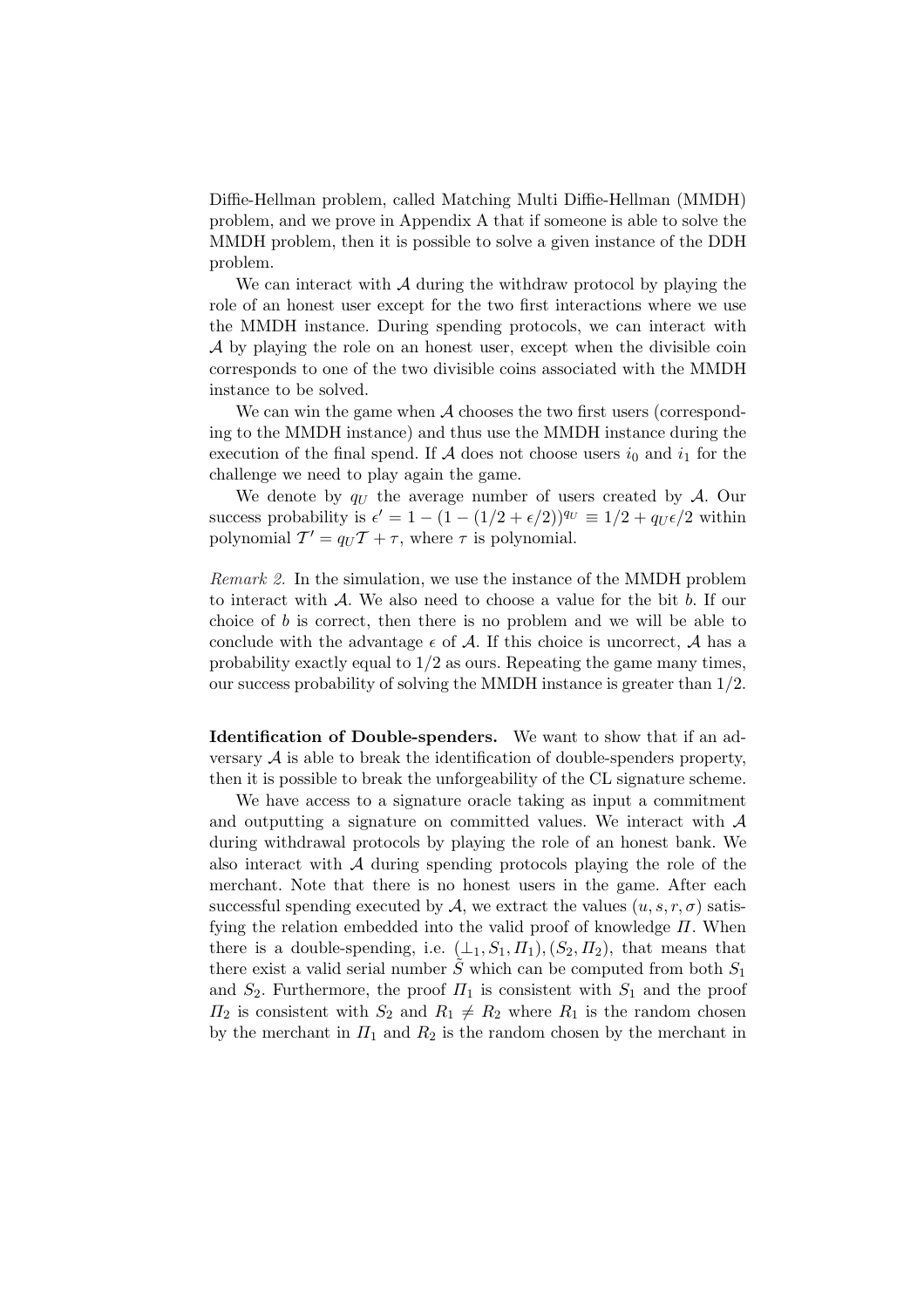$\Pi_2$ . Both  $\Pi_1$  and  $\Pi_2$  contains a proof of knowledge of a signature of the bank on the master serial number seed s used to generate  $S_1$ ,  $S_2$  and S. Thus, these two signatures  $\sigma_1$  and  $\sigma_2$  are such that at least one of the two is different from the signatures obtained during the execution of the Withdrawal protocols submitted to the signature oracle. This signature  $(\sigma_1 \text{ or } \sigma_2)$  is thus a forgery on CL signature scheme. As the CL signature scheme is proven secure against adaptive chosen message attacks, it follows that  $A$  cannot succeed with non-negligible probability.

**Exculpability.** The adversary  $A$  wins the game if he can falsely accuse an honest user of a double-spending. This means that the adversary can interact with honest users to obtain spending from them and he wins if he can produce one spend  $(S', T', \Pi')$  related to a valid one  $(S', T', \Pi')$ and such that the output of Identify $((S, T, \Pi), (S', T', \Pi'))$  is a public key  $pk_{\mathcal{U}}$  of a honest user (with non negligible probability).

The security proof of the exculpability involves forking lemma-like technique for an attacker that exploits both valid spending played by honest users and valid withdrawals played by honest users when the extractability of the RO proofs-of-knowledge relies on the DL assumption in order to falsely accuse an honest user. If the Camenisch-Lysysanskaya scheme of the withdrawal protocol uses a group of unknown order, then the exculpability relies on both the DL assumption for an attacker that exploits valid spendings played by honest users in order to falsely accuse an honest user, and on the factorization assumption to ensure the non-malleability and the soundness of the proof of knowledge  $\Phi$  (see [3]).

# 6 Conclusion

In this paper, we present the first off-line divisible e-cash scheme that provides strong unlinkability and truly anonymity. We introduced the idea of using a security tag in a divisible e-cash scheme. The anonymity of users is achieved without impacting the performance of the spending protocol and without using a trusted third party. The spending protocol exploits the binary structure underlying the divisible coin in order to get an efficient spending protocol. However, even if the new scheme permits the spending of multiple coins at a time, it uses double-exponentiation proofs for the spending phase which is still a little expensive. Thus, for a small number of coins at a time, the spending is still expensive. Another possible improvement for the scheme could be to find a method to detect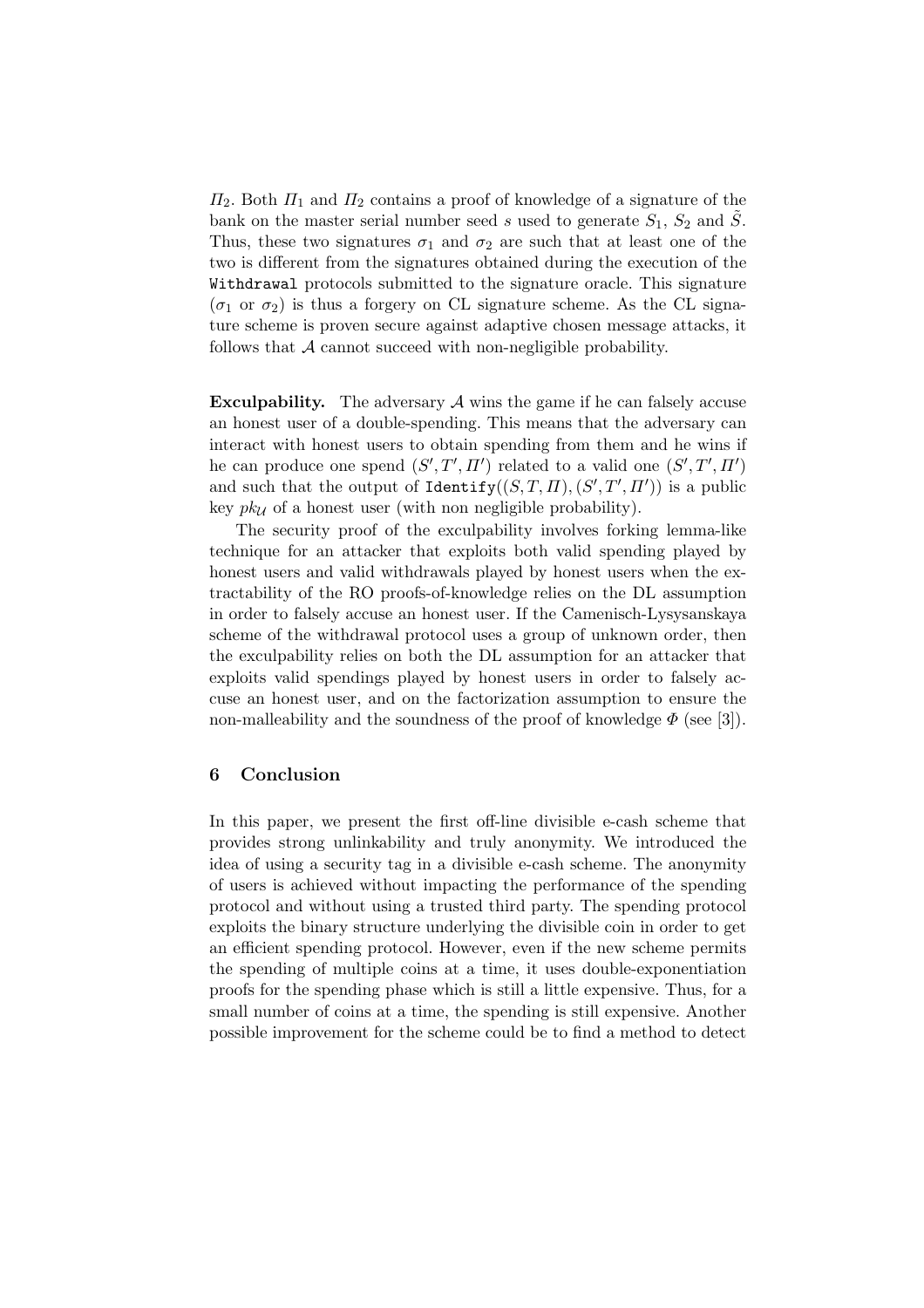double spending without computing  $2^L$  serial numbers for a divisible coin of monetary value  $2^L$ .

# Acknowledgements

We are grateful to Pascal Paillier and Jacques Traoré for their suggestions of improvement, and to Serge Fehr and anonymous referees for their valuable comments. We also wish to mention that a similar work has been independently done by Jan Camenisch, Markulf Kohlweiss, Anna Lysyanskaya and Maria Meyerovich.

# References

- 1. G. Ateniese, J. Camenisch, M. Joye, and G. Tsudik. A Practical and Provably Secure Coalition-resistant Group Signature Scheme. Advances in Cryptology - Crypto'00, volume 1880 of LNCS, pages 255-270, 2000.
- 2. D. Boneh, X. Boyen and H. Shacham. Short Group Signatures using Strong Diffie Hellman. Advances in Cryptology - Crypto'04, volume 3152 of LNCS, pages 41-55, 2004.
- 3. F. Boudot and J. Traoré. Efficient Publicly Verifiable Secret Sharing Schemes with Fast or Delayed Recovery. ICISC'99, volume 1726 of LNCS, pages 87-102, 1999.
- 4. J. Camenisch, S. Hohenberger, and A. Lysyanskaya. Compact E-cash. Advances in Cryptology - Eurocrypt'05, volume 3494 of LNCS, pages 302-321, 2005.
- 5. J. Camenisch and A. Lysyanskaya. Signature Schemes and Anonymous Credentials from Bilinear Maps. Advances in Cryptology - Crypto'04, volume 3152 of LNCS, pages 56-72, 2004.
- 6. J. Camenisch and M. Michels. Proving in Zero-knowledge that a Number is the Product of Two Safe Primes. Advances in Cryptology - Eurocrypt'99, volume 1592 of LNCS, pages 107-122, 1999.
- 7. J. Camenisch and V. Shoup. Practical Verifiable Encryption and Decryption of Discrete Logarithms. In D. Boneh, editor, Advances in Cryptology - Crypto '03, volume 2729 of LNCS, pages 126-144. Springer, 2003.
- 8. S. Canard, A. Gouget, and E. Hufschmitt. A Handy Multi-coupon System. Applied Cryptography and Network Security - ACNS 2006, volume 3989 of LNCS, pages 66-81, 2006.
- 9. A.H. Chan, Y. Frankel, and Y. Tsiounis. Easy Come Easy Go Divisible Cash. Advances in Cryptology - Eurocrypt'98, volume 1403 of LNCS, pages 561-575, 1998.
- 10. D. Chaum and T. Pedersen. Transferred Cash Grows in Size. Advances in Cryptology - Eurocrypt'92, volume 658 of LNCS, pages 390-407, 1993.
- 11. R. Cramer, I. Damgard, and B. Schoenmakers. Proofs of Partial Knowledge and Simplified Design of Witness Hiding Protocols. Advances in Cryptology - Crypto'94, volume 839 of LNCS, pages 174-187, 1994.
- 12. I. Damgard. Efficient Concurrent Zero-knowledge in the Auxiliary String Model. Advances in Cryptology - Eurocrypt '00, volume 1807 of LNCS, pages 418-430, 2000.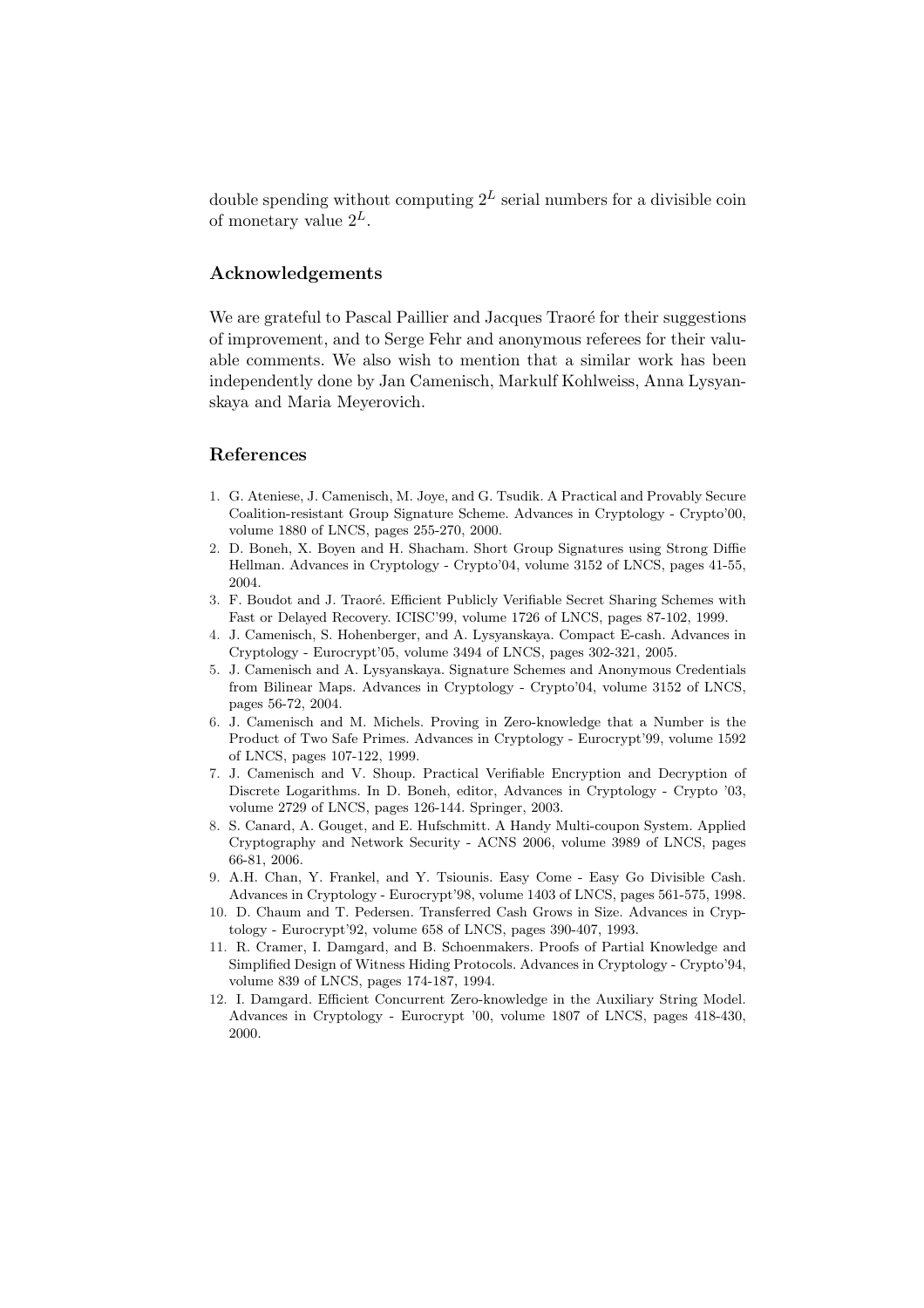- 13. S. D'Amingo, and G. Di Crescenzo. Methodology for Digital Money based on General Cryptographic Tools. Advances in Cryptology - Eurocrypt'94, volume 950 of LNCS, pages 156-170, 1994.
- 14. T. Eng, and T. Okamoto. Single-term Divisible Coins. Advances in Cryptology Eurocrypt'94, volume 950 of LNCS, pages 306-319, 1994.
- 15. E. Fujisaki and T. Okamoto. Statistical Zero-knowledge Protocols to Prove Modular Polynomial Relations. Advances in Cryptology - Crypto'97, volume 1294 of LNCS, pages 16-30, 1997.
- 16. A. Fiat and A. Shamir. How to Prove Yourself: Practical Solutions to Identification and Signature Problems. Advances in Cryptology - Crypto'86, volume 263 of LNCS, pages 186-194, 1986.
- 17. M. Girault, G. Poupard and J. Stern. On the Fly Authentication and Signature Schemes Based on Groups of Unknown Order. Advances in Cryptology - Journal of Cryptology, Volume 19, Number 4. Pages 463-487, Springer-Verlag, 2006.
- 18. H. Handschuh, Y. Tsiounis, and M. Yung. Decision Oracles are Equivalent to Matching Oracles. Public Key Cryptography PKC '99, volume 1560 of LNCS, pages 276-289. Springer, 1999.
- 19. T. Nakanishi, M. Shiota, and Y. Sugiyama. An Unlinkable Divisible Electronic Cash with User's Less Computations using Active Trustees. ISITA 2002, 2002.
- 20. T. Nakanishi and Y. Sugiyama. Unlinkable Divisible Electronic Cash. ISW'00, pages 121-134, 2000.
- 21. T. Okamoto. An Efficient Divisible Electronic Cash Scheme. Advances in Cryptology - Crypto'95, volume 963 of LNCS, pages 438-451, 1995.
- 22. T. Okamoto, K. Ohta. Universal Electronic Cash. Advances in Cryptology Crypto'91, volume 576 of LNCS, pages 324-337, 1992.
- 23. J.C. Pailles. New Protocols for Electronic Money. Advances in Cryptology Asiacrypt'92, volume 718 of LNCS, pages 263-274, 1993.
- 24. D. Pointcheval and J. Stern. Security Arguments for Digital Signatures and Blind Signatures. Journal of Cryptology, Volume 13 - Number 3. Pages 361-396, Springer-Verlag, 2000.
- 25. A. De Santis, G. Di Crescenzo, G. Persiano, and M. Yung. On Monotone Formula Closure of SZK. FOCS 1994, pages 454-465, 1994.
- 26. C. P. Schnorr. Efficient Identification and Signatures for Smart Cards. Advances in Cryptology - Crypto'89, volume 435 of LNCS, pages 239-252, 1990.
- 27. M. Stadler. Publicly Verifiable Secret Sharing. Advances in Cryptology Crypto'96, volume 1070 of LNCS, pages 190-199, 1996.
- 28. M. Trolin. A stronger definition for anonymous electronic cash. Cryptology ePrint Archive: Report 2006/241. 2006.

# A Matching Multi Diffie-Hellman problem

The problem underlying the property of unlinkability for  $DCS$  is the Matching Multi Diffie-Hellman problem (MMDH). We show that MMDH can be used to solve the Decisional Diffie-Hellman problem (DDH).

Decisional Diffie-Hellman (DDH) problem: given a random generator  $g \in \mathcal{G}$  where  $\mathcal{G}$  has prime order and the values  $h^x, h^y, h^z$ , the problem